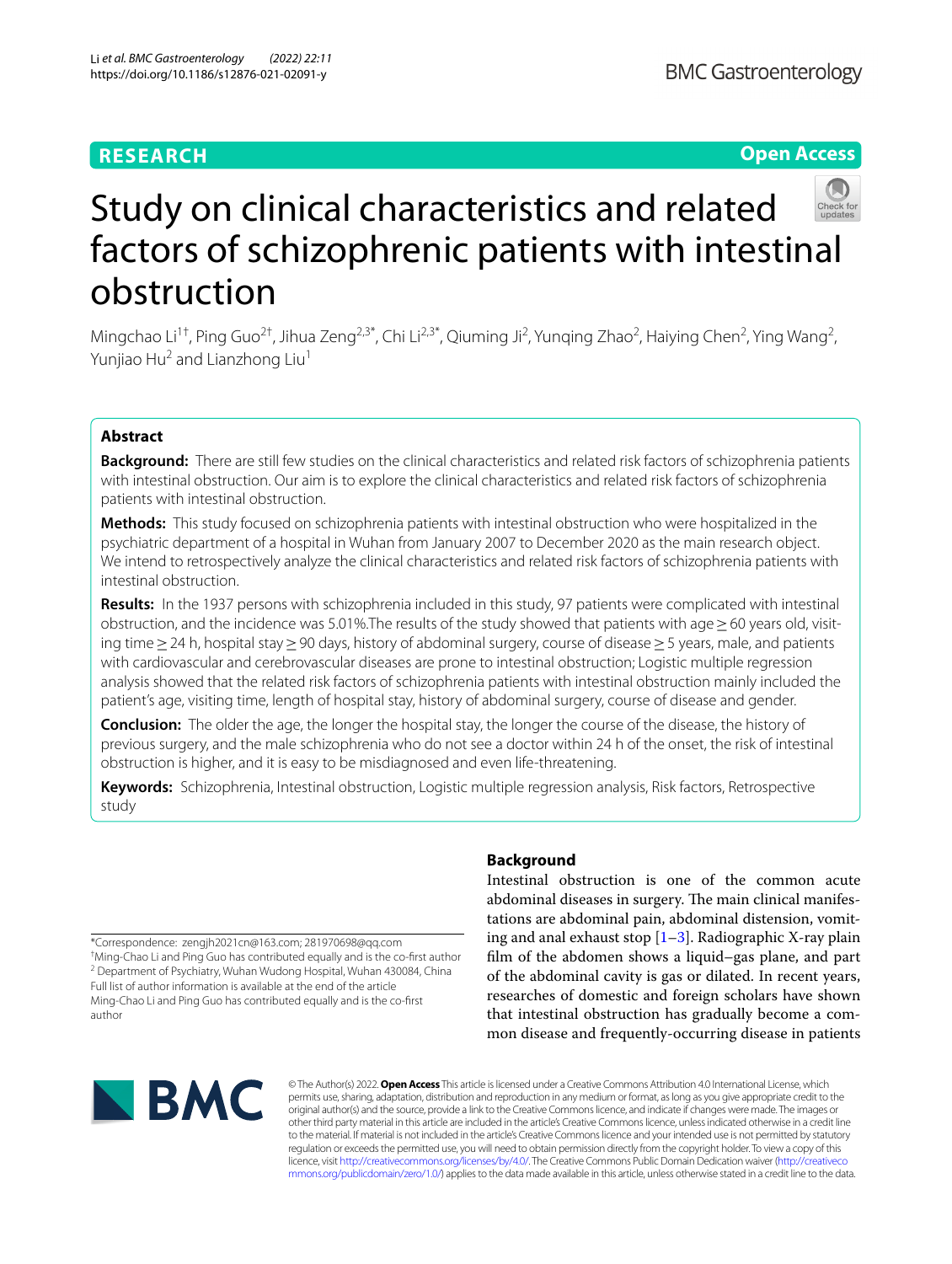with mental disorders, especially those with long-term hospitalizations [[4–](#page-3-2)[6](#page-3-3)].

In 2010, Mei Weihong reported the clinical characteristics and measures to improve the curative efect of 6 patients with schizophrenia complicated with acute intestinal obstruction from 2005 to 2009 [\[7](#page-3-4)]. Liu Hong published the nursing methods of persons with schizophrenia with intestinal obstruction in 2015 [\[8\]](#page-3-5). However, there are still few studies on the clinical characteristics and related risk factors of schizophrenia patients with intestinal obstruction. Therefore, in this study, the persons with schizophrenia with intestinal obstruction in our hospital from January 2017 to January 2020 were selected as the main research subjects, and the clinical characteristics and related risk factors of persons with schizophrenia with intestinal obstruction were retrospectively analyzed, so as to provide more theoretical basis for the prevention and treatment of intestinal obstruction in persons with schizophrenia.

## **Methods**

## **Research subjects**

This study is a retrospective study. The main research subjects were 1937 inpatients diagnosed as schizophrenia with intestinal obstruction by the psychiatric department of a hospital in Wuhan from January 2007 to December 2020. The diagnostic criteria for schizophrenia refer to the International Classifcation of Diseases diagnostic criteria for schizophrenia. The intestinal obstruction met the International Classifcation of Diseases diagnostic criteria for intestinal obstruction and were confrmed by plain abdominal radiographs.

This study complies with the "Declaration of Helsinki of the World Medical Association" and approved by the ethics committee of Wuhan Wudong Hospital. Written informed consent has been obtained from the guardians of all participants.

## **Inclusion and exclusion criteria**

Inclusion criteria: (1) Patients with a clear diagnosis of schizophrenia; (2) Age  $\geq$  18 years; (3) Hospital stay≥60 days; (4) Course of disease≥30 days. Exclusion criteria: (1) patients with other mental illnesses; (2) patients with communication disorders; (3) patients with incomplete case data.

## **Main observation indicators**

The main observation indicators of this study include the patient's gender, age, visiting time, hospital stay, history of abdominal surgery, and course of disease.

### **Statistical analysis**

In this study, SPSS 20.0 statistical software is used for data processing, and measurement data are expressed as mean $\pm$ standard deviation (x $\pm$ s). Counting data is expressed in percentage (%). Logistic regression analysis is used for analysis of related factors, and chi-square test is used for counting data.  $P < 0.05$  indicates that the difference is statistically signifcant.

## **Results**

## **General information**

Among the 1937 patients with schizophrenia included in this study, there were 956 males and 981 females, aged 18–82 years, with an average age of  $70.8 \pm 6.7$  years, and a total of 97 patients had intestinal obstruction.

## **Incidence of intestinal obstruction in hospitalized patients with schizophrenia**

The results of this study showed that the incidence of intestinal obstruction in the 1937 patients with schizophrenia was 5.01%; Among them, 34 (32.99%) patients with intestinal obstruction were treated non-surgically, and 65 patients (67.01%) with intestinal obstruction received surgical treatment; Eighteen patients with intestinal obstruction were misdiagnosed (18.56%), and 6 patients with intestinal obstruction (6.19%) died.

## **Clinical characteristics of acute intestinal obstruction in hospitalized patients with schizophrenia**

In this study, among the 1937 hospitalized patients with schizophrenia, patients aged $\geq 60$  years, visiting time≥24 h, hospitalization time≥90 days, history of abdominal surgery, course of disease $\geq$  5 years, male, and patients with cardiovascular and cerebrovascular diseases are prone to intestines obstruction, see Table [1](#page-2-0) for details.

## **Logistic multiple regression analysis of intestinal obstruction in hospitalized patients with schizophrenia**

Taking the occurrence of intestinal obstruction as the dependent variable and the related factors as the independent variables, after logistic multiple regression analysis, factors such as age, main complaint time, length of hospital stay, history of abdominal surgery, course of disease, gender and other factors are signifcantly related (*P*<0.05, see details Table [2](#page-2-1).

## **Discussion**

This study indicates that the incidence of intestinal obstruction in hospitalized schizophrenia patients is 5.01%. Univariate analysis and logistic multiple regression analysis show that the incidence of intestinal obstruction in hospitalized schizophrenia patients is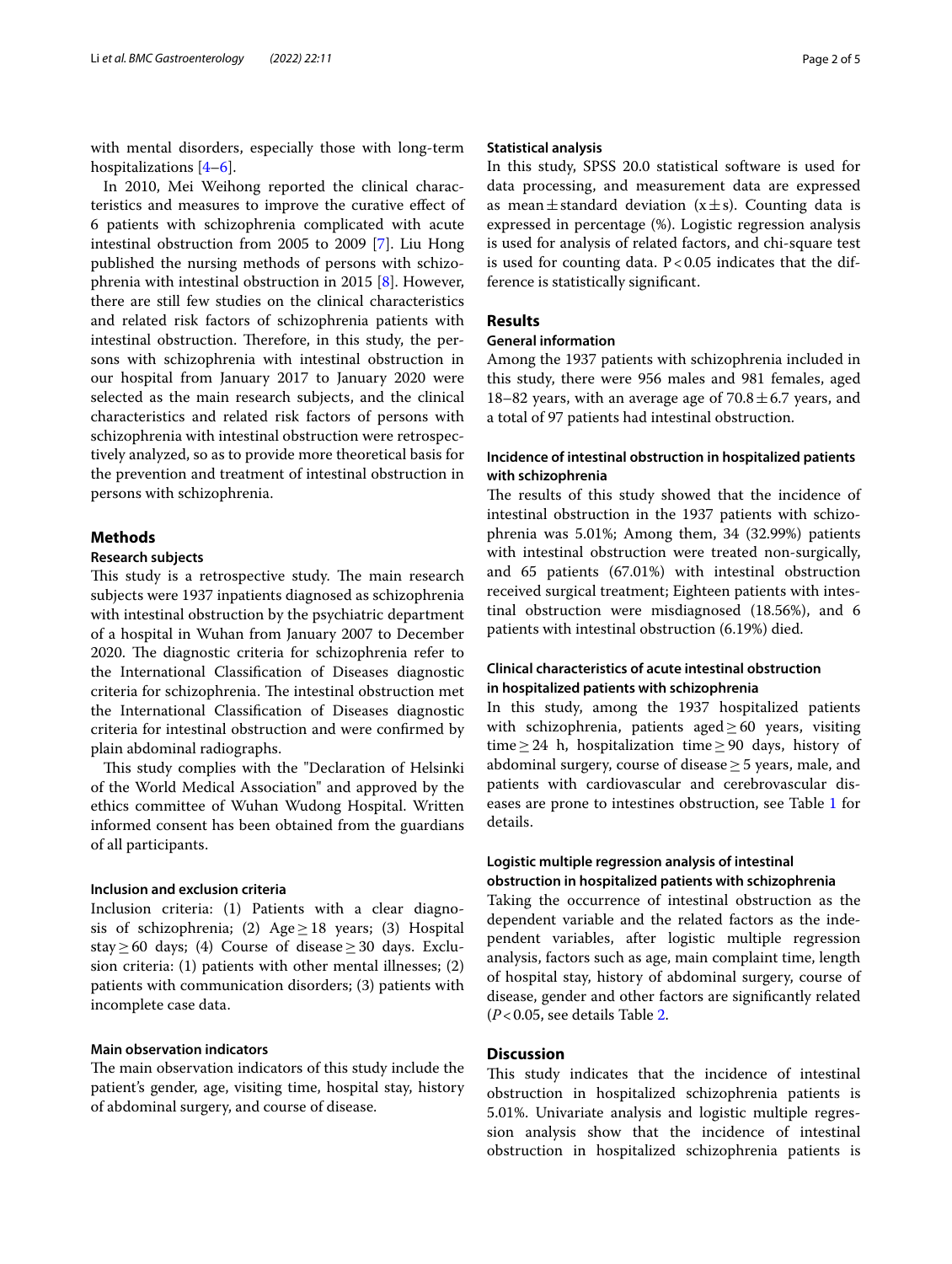| <b>Related factors</b>       | <b>With intestinal</b><br>obstruction<br>$(n=97)$ |      | Incidence<br>rate $(\%)$ |
|------------------------------|---------------------------------------------------|------|--------------------------|
| Age                          |                                                   |      |                          |
| <60 years old                | 44                                                | 1125 | $2.27$ <sup>*</sup>      |
| $\geq$ 60 years old          | 53                                                | 715  | 2.74                     |
| Gender                       |                                                   |      |                          |
| Male                         | 69                                                | 887  | 3.56                     |
| Female                       | 28                                                | 953  | 1.45                     |
| Hospital stay                |                                                   |      |                          |
| <90 days                     | 28                                                | 894  | $1.45*$                  |
| $\geq$ 90 days               | 69                                                | 946  | 3.56                     |
| Course of disease            |                                                   |      |                          |
| $<$ 5 years                  | 35                                                | 963  | $1.81$ <sup>*</sup>      |
| $\geq$ 5 years               | 62                                                | 877  | 3.20                     |
| Visiting time                |                                                   |      |                          |
| $<$ 24 $h$                   | 23                                                | 1043 | $3.82*$                  |
| $\geq$ 24 h                  | 74                                                | 797  | 1.19                     |
| History of abdominal surgery |                                                   |      |                          |
| Yes                          | 43                                                | 554  | $2.22$ <sup>*</sup>      |
| <b>No</b>                    | 54                                                | 1286 | 2.79                     |
| History of physical disease  |                                                   |      |                          |
| Yes                          | 50                                                | 1032 | 2.58                     |
| <b>No</b>                    | 47                                                | 808  | 2.43                     |

<span id="page-2-0"></span>**Table 1** Comparison of clinical characteristics of acute intestinal obstruction in hospitalized patients with schizophrenia

\*Compared with the group of without intestinal obstruction, *P*<0.05

related to the patient's age, visiting time, length of hospital stay, abdominal surgery history, course of disease, gender, etc. The possible mechanisms are: (1) Lowered sensitivity to pain in patients with schizophrenia [\[9](#page-3-6)]. With the increase of age, the body has poor constitution, slow reaction, decreased immunity, decreased conduction function of nervous system, and slow response to pain and stress, especially for the elderly mental patients over 70 years old  $[10]$  $[10]$  $[10]$ ; (2) Due to the strong sedative efect of anti-schizophrenia drugs, the perception of abdominal pain and distention is slow, and the symptoms and signs at the onset of the disease cannot be reported in time  $[11-13]$  $[11-13]$  $[11-13]$ ; (3) Inpatients with schizophrenia are mostly under closed management. Reduced activity leads to slower gastrointestinal peristalsis. The longer the hospital stay, the greater the chance of intestinal obstruction; (4) Intestinal adhesions are the most common complication after abdominal surgery and the most important risk factor for intestinal obstruction  $[14, 15]$  $[14, 15]$  $[14, 15]$  $[14, 15]$  $[14, 15]$ , therefore, schizophrenia patients with a history of abdominal surgery are more likely to develop intestinal obstruction; (5) One of the most important risk factors for intestinal obstruction in schizophrenia patients is medication  $[16]$  $[16]$ . The anticholinergic efect of drugs for the treatment of schizophrenia can inhibit the contraction of gastrointestinal smooth muscle and reduce gastrointestinal secretion and peristalsis. Therefore, the longer the course of the disease, the longer the medication time, and the greater the dosage, the more frequent the patient's intestinal obstruction. (6) Male hormones can weaken gastrointestinal smooth muscle contraction and slow gastrointestinal peristalsis by afecting autonomic nerve function, causing male patients with schizophrenia to be more prone to intestinal obstruction than women [[17,](#page-4-4) [18](#page-4-5)].

In short, the above risk factors are intertwined, causing the patient's intestinal wall to be relaxed and tension-free, the contents of the intestinal cavity cannot move downward, the exhaust and defecation are blocked, the intestinal pressure is increased, resulting in paralytic intestinal obstruction, which makes the patients' feces dry and further aggravate the formation of fecal stones, leading to mechanical intestinal obstruction [\[19–](#page-4-6)[21\]](#page-4-7); if it is not detected in time and treated in time during the rounds, it will inevitably be accompanied by various complications and even endanger the life of the patient. Among the 97 cases of intestinal obstruction in this study, 6 patients died, and the mortality rate was 6.19%; 18 patients were misdiagnosed as other diseases, and the misdiagnosis rate was 18.56%.

Schizophrenia is a chronic disease with high disability rate. The patients' knowledge, emotion and intention are not consistent, and their thinking and behavior are abnormal. Long term use of antipsychotics makes

<span id="page-2-1"></span>

|  |  |  | Table 2 Multivariate logistic regression model parameters of intestinal obstruction in hospitalized persons with schizophrenia |  |  |  |  |  |  |
|--|--|--|--------------------------------------------------------------------------------------------------------------------------------|--|--|--|--|--|--|
|--|--|--|--------------------------------------------------------------------------------------------------------------------------------|--|--|--|--|--|--|

| <b>Factor</b>             | Regression<br>coefficient | Standard error of<br>regression coefficient | <b>Standard regression</b><br>coefficient | <b>Regression coefficient</b><br>statistics | P value |
|---------------------------|---------------------------|---------------------------------------------|-------------------------------------------|---------------------------------------------|---------|
| Age                       | 1.413                     | 0.316                                       | 2.651                                     | 24,600                                      | 0.000   |
| Clinical time             | 0.725                     | 0.146                                       | 2.457                                     | 17.373                                      | 0.000   |
| Hospitalization days      | .282                      | 0.423                                       | .366                                      | 10.100                                      | 0.001   |
| Abdominal surgery history | .446                      | 0.379                                       | 1.164                                     | 8.881                                       | 0.003   |
| Course of the disease     | 0.695                     | 0.216                                       | 2.358                                     | 7.739                                       | 0.005   |
| Gender                    | 2.137                     | 0.843                                       | 1.947                                     | 4.786                                       | 0.029   |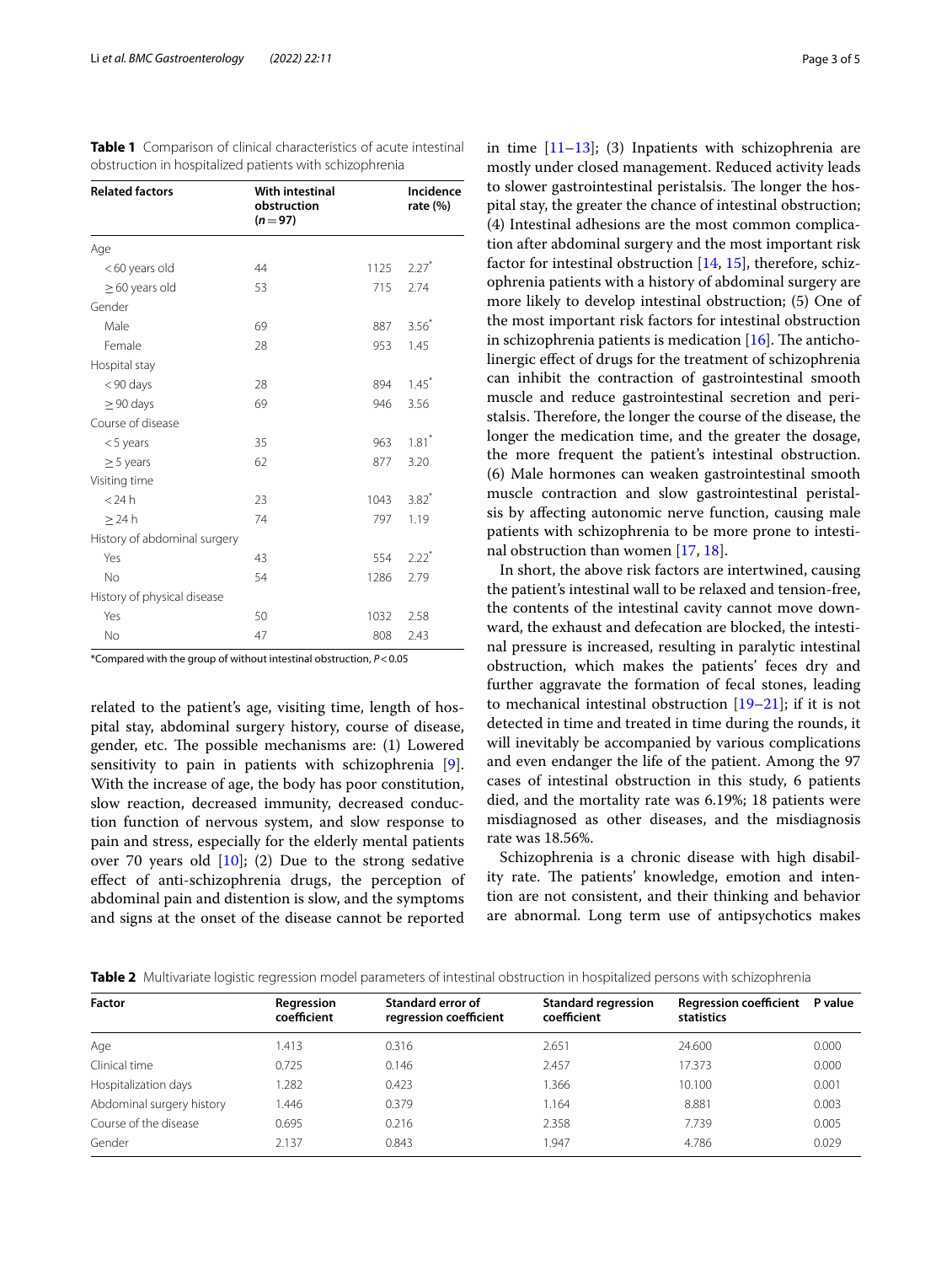the patients slow to respond and will not actively and correctly refect and describe their physical discomfort. Their poor compliance with clinical physical examination and treatment has brought great difficulties to the diagnosis and treatment of intestinal obstruction in schizophrenia. In order to detect and treat schizophrenia with intestinal obstruction early, it should be strengthened from the following aspects: (1) Carefully observe and ask the patient's diet and stool conditions, and promptly treat the patient with constipation could prevent ileus [\[22](#page-4-8)]; (2) Actively carry out comprehensive work and entertainment treatment, behavior correction treatment and improve the cognitive function of patients, if there is discomfort in patients, take the initiative to tell the doctor about the condition; (3) Keep on doing appropriate exercises such as gymnastics every day, and do gardening therapy for rehabilitation training [\[23](#page-4-9)] to alleviate the adverse efects of antipsychotic drugs and sedation, despite some difficulties; (4) For patients with a history of abdominal surgery, physical examination should be carried out every day, especially abdominal visual and tactile percussion  $[24]$ ; (5) For patients with schizophrenia who are hospitalized for a long time and have a long course of disease, timely adjust the dose of antipsychotic drugs and maintain a lower dose of maintenance therapy drugs [\[25](#page-4-11)]. Dose reduction of antipsychotics may alleviate persistent constipation [[26\]](#page-4-12); (6) For male patients, strengthen the control of active substances such as tobacco and alcohol, and regularly test various biochemical indicators [\[27](#page-4-13)].

This research still has the following shortcomings. First of all, this study is a retrospective study, not a randomized controlled experiment, so there is still a certain risk of bias. Secondly, this study is a single-center clinical study, and subsequent multi-center clinical studies are still needed for further discussion. Finally, the sample size included in this study is relatively small, and it is still necessary to increase the sample size for further research.

## **Conclusion**

The older the age, the longer the hospital stay, the longer the course of the disease, the history of previous surgery, and the male schizophrenia who did not seek medical attention within 24 h of the onset, the risk of intestinal obstruction is higher, and it is easy to be misdiagnosed and even life-threatening.

#### **Acknowledgements**

Not applicable.

#### **Authors' contributions**

Design of the study: LM, GP. Collection of data: ZJ, LC, JQ. Analysis and interpretation of data: ZY, CH, WY. Writing the manuscript: LM, GP, HY, LL. All authors read and approved the fnal manuscript.

#### **Funding**

Scientifc Research Project of Wuhan Municipal Health Commission (No. WX19D43)

#### **Availability of data and materials**

The datasets used and/or analysed during the current study are available from the corresponding author on reasonable request.

### **Declarations**

#### **Ethics approval and consent to participate**

This study was conducted in accordance with the Declaration of Helsinki and approved by the ethics committee of Wuhan Wudong Hospital. Written informed consent has been obtained from the guardians of all participants.

#### **Consent for publication** Not applicable.

## **Competing interests**

All of the authors had no any personal, fnancial, commercial, or academic conficts of interest separately.

#### **Author details**

<sup>1</sup> Department of Psychiatry, Affiliated Wuhan Mental Health Center, Tong Ji Medical College of Huazhong University Science and Technology, Wuhan 430022, China. <sup>2</sup> Department of Psychiatry, Wuhan Wudong Hospital, Wuhan 430084, China. <sup>3</sup> Department of Medical, Department of Science, Wuhan Wudong Hospital, No. 46 of Wudong Street, Qingshan District, Wuhan 430084, China.

Received: 24 May 2021 Accepted: 28 December 2021 Published online: 06 January 2022

#### **References**

- <span id="page-3-0"></span>1. Zhao J, Huang C, Zhu J, Zhu JF, Yuan RF, Zhu ZM. Efficacy and safety of Sepraflm for preventing intestinal obstruction after gastrointestinal neoplasms surgery: a systematic review and meta-analysis. Acta Chir Belg. 2021;121(5):1–15.
- 2. Tarchouli M, Essarghini M, Kharras AE. Acute intestinal obstruction: an unusual cause. Rev Med Brux. 2020;41(4):231–4.
- <span id="page-3-1"></span>3. Kumar R, Kenchappa PKS, Meena K, Singh BK. Ileosigmoid knotting: an unusual cause of acute intestinal obstruction with bowel gangrene. BMJ Case Rep. 2019;12(5):e226663.
- <span id="page-3-2"></span>4. Ramamourthy P, Kumaran A, Kattimani S. Risperidone associated paralytic ileus in schizophrenia. Indian J Psychol Med. 2013;35(1):87–8.
- 5. Legrand G, May R, Richard B, Kernisant M, Jalenques I. A case report of partial bowel obstruction after aripiprazole addition to clozapine in a young male with schizophrenia. J Clin Psychopharmacol. 2013;33(4):571–2.
- <span id="page-3-3"></span>6. Chopra A, Rai A, Philbrick K, Das P. A dangerous GI complication: Ms. X, age 61, undergoes emergent surgery for intestinal obstruction. Her paranoid schizophrenia has been well controlled on clozapine, but the drug might be causing her GI distress. What would you do? Curr Psychiatry. 2011;10(7):68–72.
- <span id="page-3-4"></span>7. Mei WH. Analysis of 6 cases of schizophrenia complicated with acute intestinal obstruction. Chin Community Dr. 2010;12(24):172.
- <span id="page-3-5"></span>8. Liu H. Nursing care of schizophrenia complicated with intestinal obstruction. Health Prot Promot. 2015;16:182.
- <span id="page-3-6"></span>Singh MK, Giles LL, Nasrallah HA. MD pain insensitivity in schizophrenia: trait or state marker? J Psychiatr Pract. 2006;12(2):90–102.
- <span id="page-3-7"></span>10. Chen HK, Hsieh CJ. Risk of gastrointestinal Hypomotility in schizophrenia and schizoafective disorder treated with antipsychotics: a retrospective cohort study. Schizophr Res. 2018;195:237–44.
- <span id="page-3-8"></span>11. Cesarec Z, Eberhard G, Nordgren L. A controlled study of the antipsychotic and sedative efects of neuroleptic drugs and amphetamine in chronic schizophrenics. A clinical and experimental-psychological study. Acta Psychiatr Scand. 1974;249:65–77.